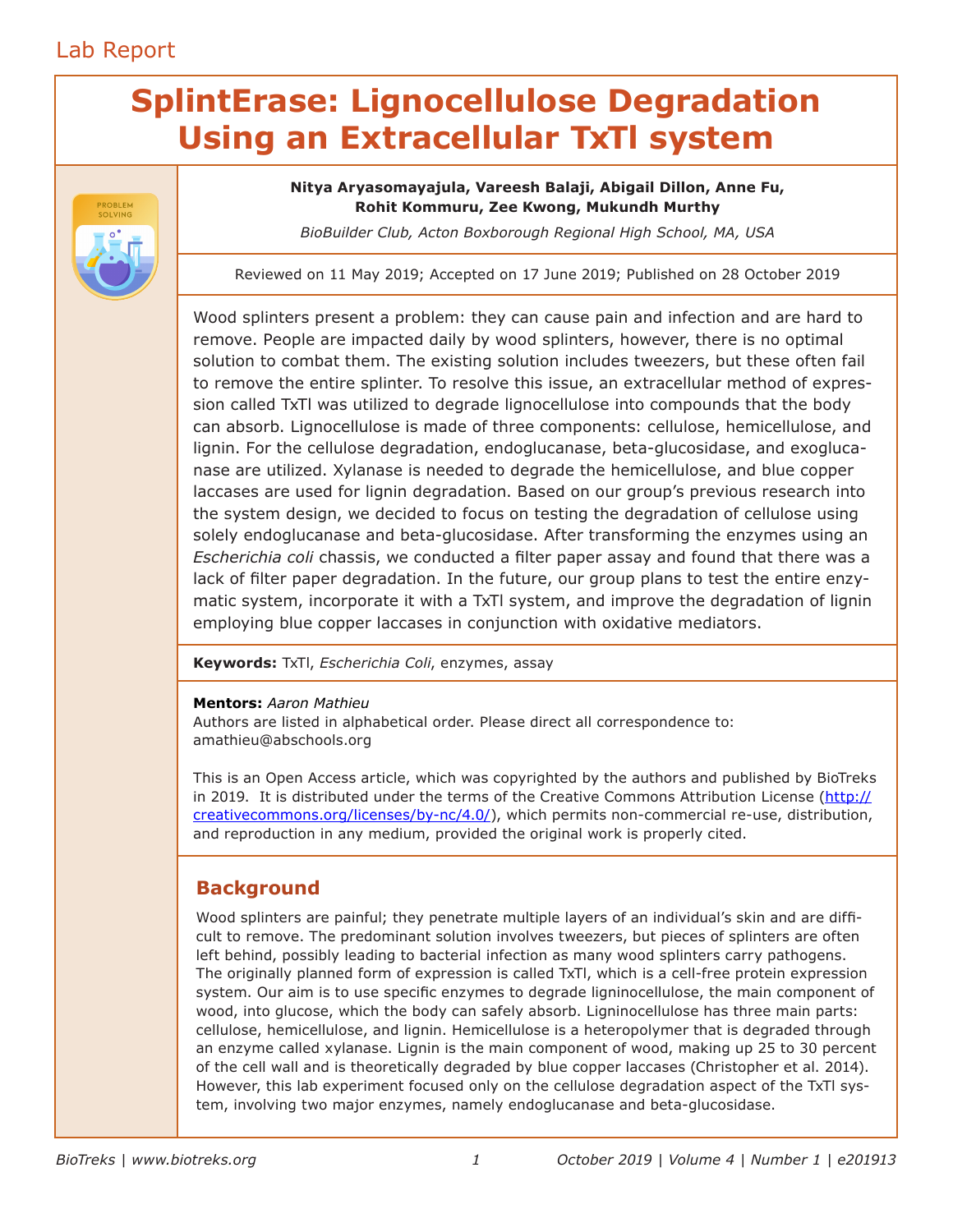Endoglucanase is the first step in the degradation of cellulose as it hydrolyzes cellulose into cello-oligosaccharides. The second enzyme, exoglucanase, randomly cleaves the cello-oligosaccharides into glucose and cellobiose, which is a disaccharide. The beta-glucosidase is the final step as it hydrolyzes the cellobiose into glucose monomers by breaking specific internal bonds, which should theoretically be absorbed into the body as a safe product of the reaction (Blanchette 1995). Endoglucanase is part of the cellulose family, has a high affinity for compounds like cellulose, and is known to hydrolyze solid or soluble substances. Endoglucanase cleaves glucose chains, making it ready for exoglucanase, which has a scaffold structure (Rodriguez 2005). Cellobiose inhibits the function of endoglucanase and exoglucanase, making beta-glucosidase necessary (Rodriguez 2005). We found a new enzyme for the degradation of hemicellulose: xylanase. Xylanase, unlike endoglucanase, is able to act on hemicellulose, hydrolyzing it and allowing the cellulolytic enzymes to access and degrade the cellulose (Parisutham 2012).



**Figure 1.** *System for cellulose degradation: The conversion of cellulose to glucose monomers. Cellulose, with the help of endoglucanase, converts into a cello-oligosaccharide, which turns into cellobiose and glucose with the aid of exoglucanase. These, together with beta-glucosidase, turns into glucose monomers, which the body can absorb.*

# **Materials and Methods**

#### *E. coli* **transformation with endoglucanase and beta-glucosidase**

In the initial experiment, two cellulolytic enzymes, beta-glucosidase and endoglucanase, were produced using competent cells. First, competent *E. coli* cells from New England Biolabs were thawed from a -80 °C freezer in an ice bucket. Any unused cells were discarded as the cells could not be refrozen. Then, 10 mL of distilled water was pipetted into wells containing endoglucanase and beta-glucosidase plasmids from iGEM along with a red dye. The mixture of plasmids and water was pipetted into two 1.5 mL tubes, labeled endoglucanase and beta-glucosidase, respectively. Subsequently, 50 μL of competent cells were pipetted into each of the 1.5 mL tubes, and the solution was stirred with the pipette. The tubes were put on ice for 30 min. A water bath was warmed to 42 °C and the tubes were placed onto a floating tube rack. The tubes were heat shocked for 45 seconds and immediately returned to the ice for 5 mins. to allow for the absorption of the foreign DNA into the competent cells. The tubes were removed from the water bath, and 950 μL of Super Optimal Broth with catabolite suppression media (SOC) were pipetted into each tube, allowing the bacteria to recover. Then, 5 mL of chloramphenicol antibiotic were added to each tube to eliminate any untransformed bacteria. The tubes were placed in a rotator within an incubator at 37 °C for 1 h in order to confirm that the bacteria had absorbed the DNA. Four LB agar plates were obtained; two plates were named endoglucanase and the other two beta-glucosidase, and 100 mL of bacterial solution was pipetted onto each respective plate. Hockey stick spreaders were used to evenly spread the bacteria. Lastly, the plates were incubated for 14-18 h at 37 °C and the growth of bacterial colonies was observed.

Afterward, a cellulose assay was performed. First, 500 μL of the LB were pipetted into two 1.5 mL tubes labeled for endoglucanase and beta-glucosidase, respectively. A toothpick was used to select individual bacterial colonies and immerse these in their respective falcon tube. The tubes were incubated for 14-18 at 37 °C to allow multiplication of the colonies. Next, four falcon tubes were obtained and labeled endoglucanase, endoglucanase and beta-glucosidase, beta-glucosidase, and negative control. Then, 5 Then, 5 mL of mM citrate solution and 0.5 ml of LB were added to the transformed cells in the falcon tubes to preserve the secreted enzymes. A piece of Whatman Filter paper was rolled up and placed into each tube. The falcon tubes were placed in a 50 °C bath for 60 mins. to stimulate enzyme production. The tubes were removed from the water bath and placed on a tube stand. Glucose test strips were obtained and labeled endoglucanase, beta-glucosidase, endoglucanase and beta-glucosidase, negative control, and positive control. A glucose solution was prepared to obtain a positive control. The strips were placed into each of their respective falcon tubes. Color changes were observed in the glucose test strips, based on each solution's glucose concentrations.

#### **Laboratory and environmental safety**

Throughout both experiments (transformation of *E.coli*  and the filter paper assay), protective clothing was worn

*BioTreks | www.biotreks.org October 2019 | Volume 4 | Number 1 | e201913*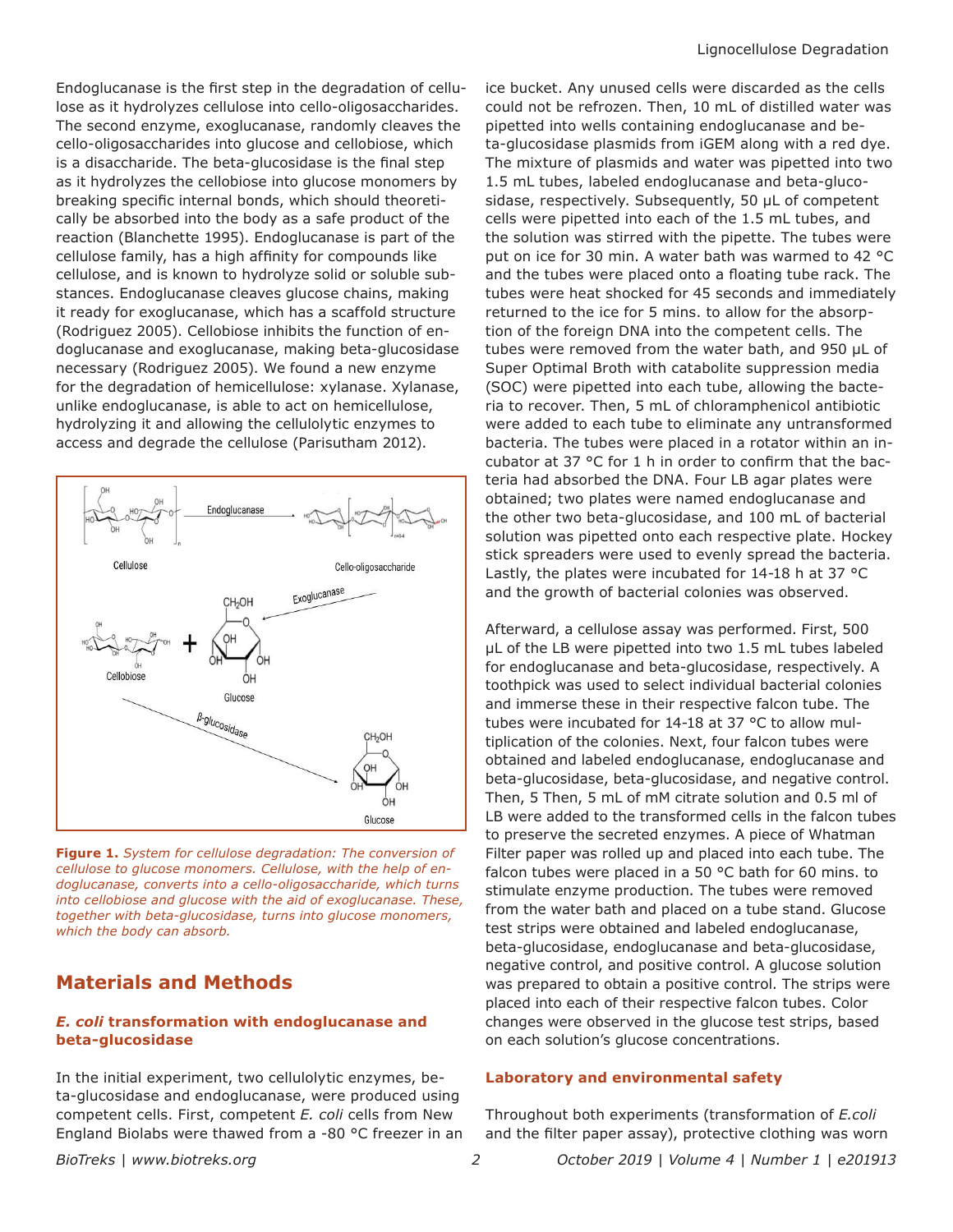by the researchers; specifically, protective goggles for eye protection, latex gloves for hand protection, and lab coats to protect the whole body were worn by each individual. In the experiment, a harmless, non-pathogenic strain of *E.coli*, K-12, was used. Additional safety measures such as fume hoods and masks were not used due to the harmless nature of the materials utilized in both experiments. In addition, all of the materials we used posed no environmental threat and were disposed of through regular sink drains and trash cans.

## **Results**

Initially, we transformed competent cells to determine the expression of the endoglucanase and beta-glucosidase enzymes. The transformed cells were grown in LB media, and there was successful growth of bacterial colonies for both beta-glucosidase and endoglucanase, as evidenced by the chloramphenicol resistance of the resulting competent cells. (see Figure 1). Using a filter paper assay, we then tested whether the combination of endoglucanase and beta-glucosidase could degrade cellulose into glucose, which can safely be absorbed by the body. We also tested endoglucanase and beta-glucosidase separately. The transformed colonies were used to inoculate an overnight broth culture and the enzymes were extracted onto filter paper. The filter paper containing the enzyme was placed in a glucose solution and then



**Figure 2.** *This image of transformed* E. coli *grown on LB media shows successful growth in the presence of chloramphenicol, circled in red. The top two plates contain beta-glucosidase, and the bottom two plates have endoglucanase. The plate 1 unexpectedly had no growth, while the other beta-glucosidase plate had three successful areas of growth. Endoglucanase plates 2 and 4 showed growth.*



**Figure 3.** *This image shows the result of the filter paper assay. A green color is visible in the positive control glucose test strip, indicating that glucose was present. The endoglucanase, beta-glucosidase, endoglucanase and beta-glucosidase, and negative control strips are all the same color, illustrating that there was no color change after being dipped into the respective falcon tubes.*

tested with glucose test strips, which are highly sensitive at 100 mg/dL. The negative control consisting of water and filter paper, displayed no presence of glucose, which was expected because there were no enzymes present to degrade the paper into glucose (see Figure 2). The positive control showed that the glucose test strips worked properly and turned green when exposed to glucose. As expected, neither enzymes functioned in the separate tests as both are necessary to degrade cellulose. However, unexpectedly, the combination of both enzymes also did not produce glucose from the degradation of filter paper. We can infer that the filter paper did not degrade from the absence of glucose and, after further research, we found that we need to add other intermediate enzymes in order to accomplish degradation.

### **Discussions**

In this experiment, we attempted to hydrolyze cellulose into its beta-glucose monomers through the sequential use of endoglucanase and beta-glucosidase collected from the transformed competent cells. In order to test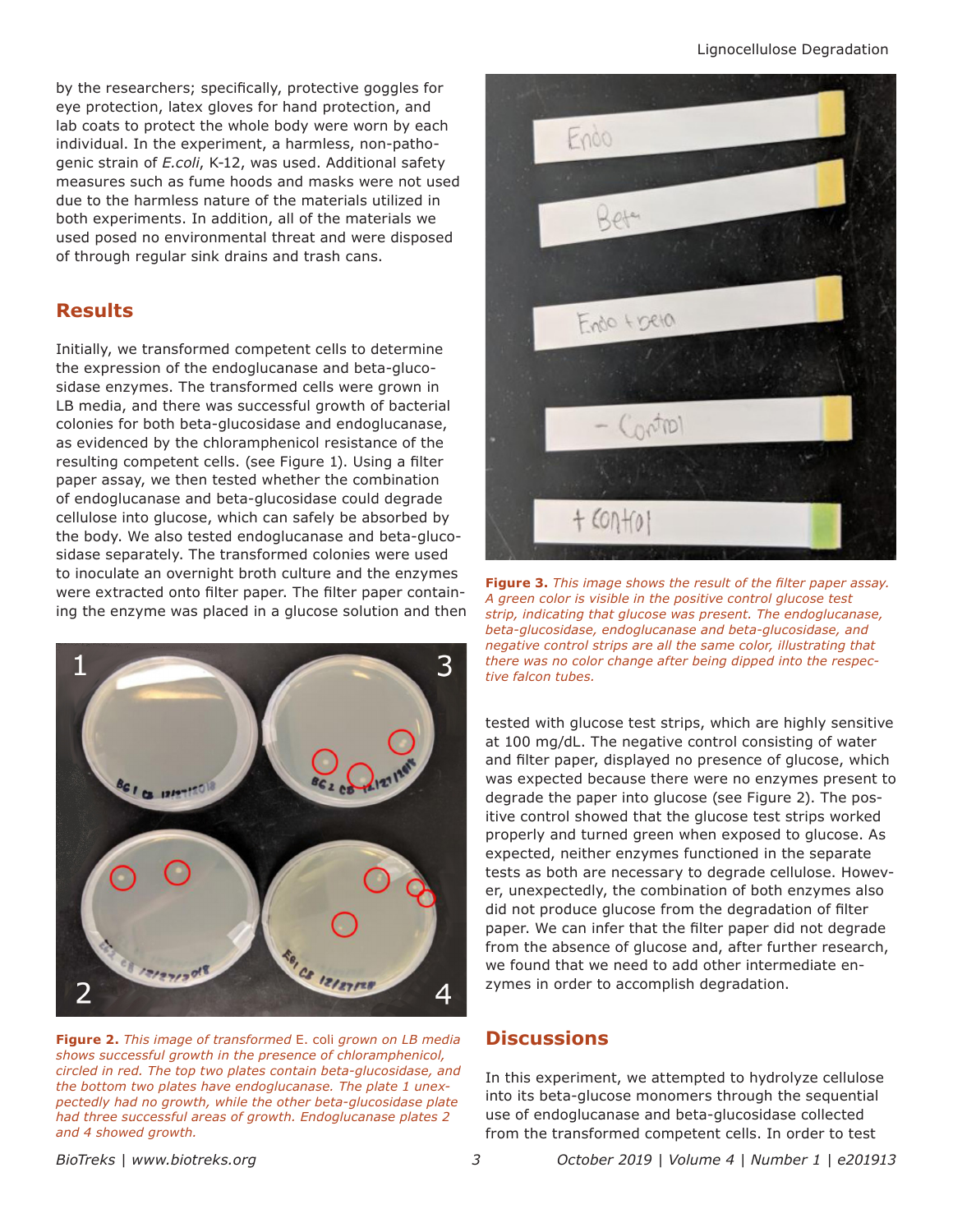the collective effect of these enzymes on the degradation of cellulose, we conducted a filter paper assay. However, none of the glucose test strips, except for the positive control, showed a color change. Therefore, it can be inferred that at least one of these two cellulases failed to degrade their respective substrates.

Due to the negative results produced by the filter paper assay, we plan to test for intermediates, which include cellobiose and cello-oligosaccharides. It is also possible that the glucose concentration furnished by the enzyme degradation was insufficient to change the color of the glucose test strips (see Figure 3). Therefore, in the future, we may employ more sensitive methods of glucose determination, including utilization of GBPs (glucose-binding proteins) bound to two fluorophores (Pickup et al. 2013). This system would be able to detect micromolar concentrations of glucose. In order to ensure that enzymes are being produced, we could employ a Western Blot assay. Since cellulose is a 2-20 nm molecule, we could employ a lysis buffer or bacterial expansins to ensure that the enzymes diffuse through the cell wall and efficiently access the substrate. As mentioned above, the filter paper is processed and thus may include additional compounds that impede catalysis, so it might be better to use pure cellulose powder in our assay (see Figure 2). Although our experiment produced negative results, our efforts may strengthen the understanding of the inherent properties of these enzymes and provide insights as to the conditions at which they perform optimally. Furthermore, these three cellulase enzymes display relatively low specific activities *in vitro*; this could be attributed to the lack of cellulosomes, which are scaffold-like complexes in plant cells that position the three enzymes so as to optimize degradation (Zhang 2009). Efforts to mimic these *in vivo* biological systems may help to improve the efficiency of our Splinterase system.

#### **Future experimentation**

In order to efficiently degrade lignocellulose complexes, both lignin and hemicellulose need to be degraded through the incorporation of blue copper laccases and xylanases, respectively, into the endoglucanase and beta-glucosidase enzyme mixture. Blue copper laccases, along with lignin peroxidase and manganese peroxidase, are capable of degrading lignin (Qasemian et al. 2011). Blue copper laccases are copper-containing phenol oxidases that are used for the degradation of lignin; they are derived from white rot fungi, which degrade lignin into carbon dioxide and water (Blanchette 1995). Blue copper laccases perform this through a series of redox reactions as they have four copper atoms at the catalytic site, which mediate the process (Christopher et al. 2014). A recent scientific breakthrough is mediators, chemical compounds that are continuously oxidized by laccase and reduced by the substrate (Christopher et al. 2014).This will be further investigated in future experimentation. Laccases are copper-containing oxidases, cofactors that oxidize substances with the aid of mediators: chemical compounds that act as electron carriers between enzyme and substrate. Fortunately, fungal laccases act on both the intracellular and extracellular levels, thereby providing a greater likelihood of substrate degradation. Finally, their enzymatic optimal temperatures are between 50 °C and 70 °C. Thus, laccases and the other lignin-degrading enzymes show great potential in improving the Splinterase system to aid the degradation of the entire lignocellulose complexes present in wood, in conjunction with the previously investigated cellulases.

# **Acknowledgements**

We would like to thank our mentor and adviser, Aaron Mathieu, Tatiana Nettherfield, the BioBuilder Foundation, Dr. Natalie Kuldell of BioBuilder, New England Bio Labs, and the iGem Foundation for their help and support.

This project was accomplished through participation in the **BioBuilderClub**, an after-school program organized by BioBuilder Educational Foundation. The BioBuilderClub engages high school teams around the world to combine engineering approaches and scientific know-how to design/build/test their own project ideas using synthetic biology.

# **References**

- Blanchette RA. Degradation of ligninocellulose complex in wood. Can J Bot. 1995 Dec;73(S1):999-1010.
- Christopher LP, Yao B, Ji Y. Lignin biodegradation with laccase-mediator systems. Front Energy Res. 2014 March 31;2(1):1-12.
- He W, Gao W, Fatehi P. Oxidation of kraft lignin with hydrogen peroxide and its application as a dispersant for kaolin suspension. ACS Sustainable Chem Eng. 2017 Oct 9; 201751110597-10605.
- Janusz G, Pawlik A, Sulej J, Swiderska-Burek U, Jarosz-Wilkołazka A, Paszczynski A. Lignin degradation: microorganisms, enzymes involved, genomes analysis and evolution. FEMS Microbiol Rev. 2017 Nov;41(6):941-962. doi: 10.1093/femsre/fux049. Epub 2017 Oct 27. PubMed PMID: 29088355; PubMed Central PMCID: PMC5812493.
- Parisutham V, Sung KL. Heterogeneous expression and extracellular secretion of Cellulases in Recombinant. Microbes Bioethanol. 2012 Feb;12:239-240.